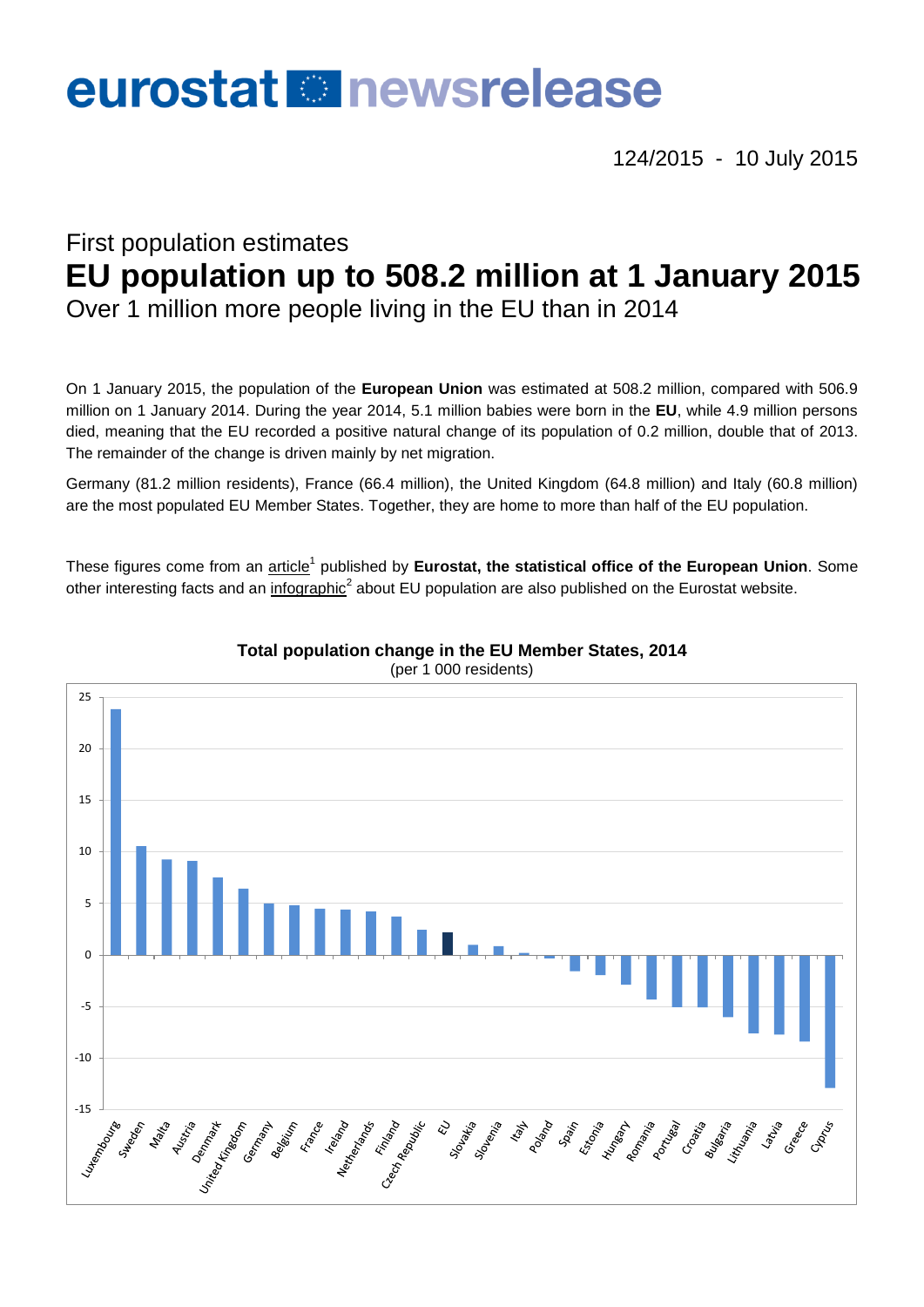### **Population increase in sixteen Member States**

During 2014, the population increased in sixteen EU Member States and decreased in twelve. The largest increase was observed in **Luxembourg** (+23.9 per 1 000 residents), well ahead of **Sweden** (+10.6‰), **Malta** (+9.3‰), **Austria** (+9.1‰) and **Denmark** (+7.5‰). In contrast, the largest decreases were recorded in **Cyprus** (-12.9‰), **Greece** (-8.4‰), **Latvia** (-7.7‰) and **Lithuania** (-7.6‰). In total, the population of the **EU** increased by slightly more than 1 million people (+2.2‰) during the year 2014.

#### **Share in the EU population up most for Spain, down most for Germany**

Accounting for 16.0% of total EU population, **Germany** continues to be the most populated Member State, ahead of **France** (13.1%), the **United Kingdom** (12.9%), **Italy** (12.0%), **Spain** (9.1%) and **Poland** (7.5%).

Compared with 1995, **Spain** (from 8.2% of total EU population in 1995 to 9.1% in 2015, or +0.9 percentage points), **France** (+0.8 pp) and the **United Kingdom** (+0.7 pp) were the Member States having increased the most their weight in total EU population, while **Germany** (-0.9 pp), **Romania** (-0.8 pp) and **Poland** (-0.5 pp) registered the largest relative falls.



# **Share of the Member States in EU total population, 2015**

Less than 2% each: Hungary, Sweden, Austria, Bulgaria, Denmark, Finland, Slovakia, Ireland, Croatia, Lithuania, Slovenia, Latvia, Estonia, Cyprus, Luxembourg, Malta.

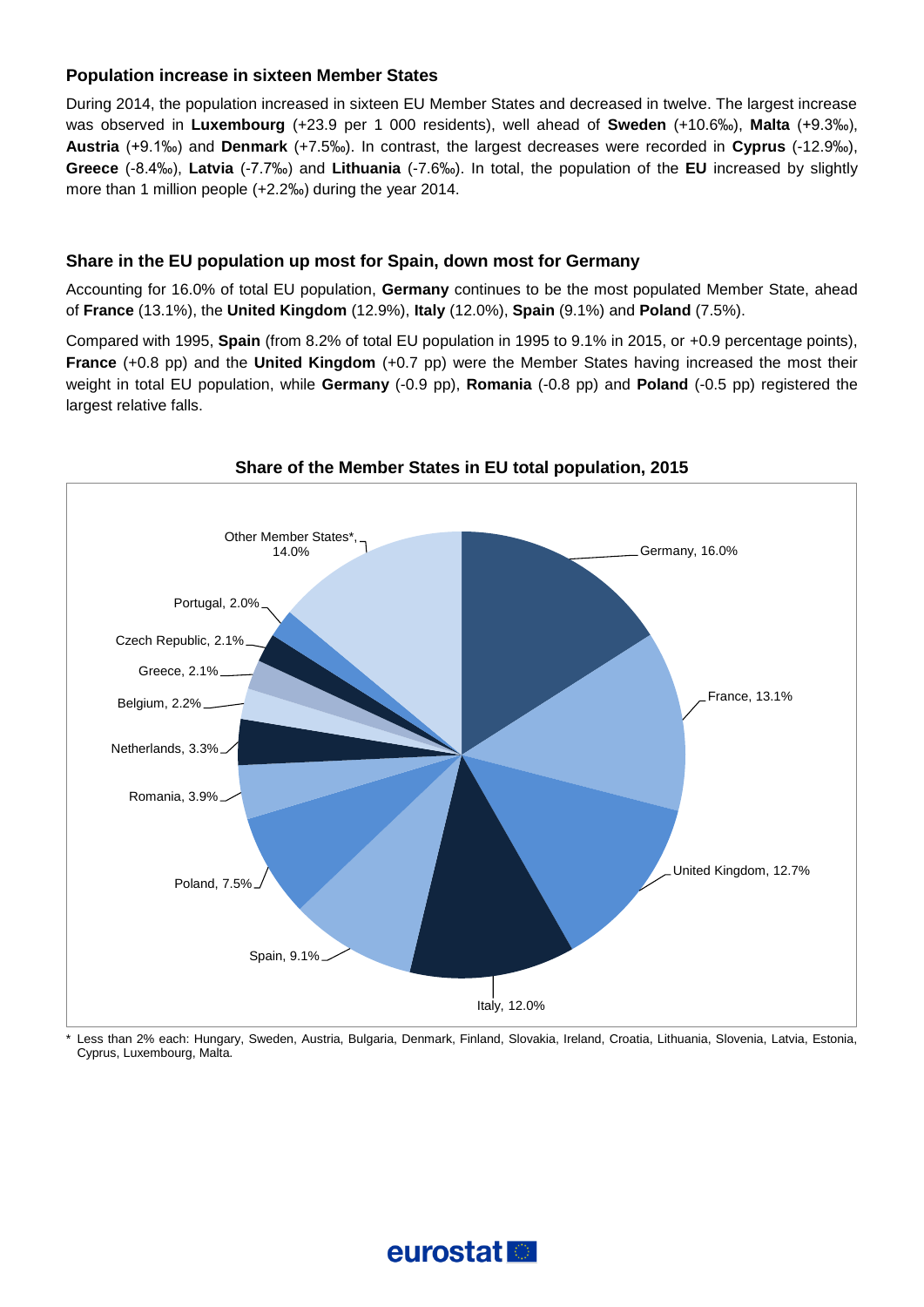**Total population**

|                         | Population 1.1.2014 Population 1.1.2015 Change 2015/2014<br>(in 1 000)<br>(in 1 000) |             | (per 1 000)** | Share in EU<br>population, 1995 | Share in EU<br>population, 2015 |
|-------------------------|--------------------------------------------------------------------------------------|-------------|---------------|---------------------------------|---------------------------------|
| EU*                     | 506 857.5                                                                            | 508 191.1   | 2.2           | 100%                            | 100%                            |
| <b>Belgium</b>          | 11 204.0                                                                             | 11 258.4    | 4.8           | 2.1%                            | 2.2%                            |
| <b>Bulgaria</b>         | 7 245.7                                                                              | 7 202.2     | $-6.0$        | 1.7%                            | 1.4%                            |
| <b>Czech Republic</b>   | 10 512.4                                                                             | 10 538.3    | 2.5           | 2.1%                            | 2.1%                            |
| <b>Denmark</b>          | 5 617.3                                                                              | 5 6 5 9.7   | 7.5           | 1.1%                            | 1.1%                            |
| Germany                 | 80 767.5                                                                             | 81 174.0    | 5.0           | 16.9%                           | 16.0%                           |
| <b>Estonia</b>          | 1 3 1 5 . 8                                                                          | 1 313.3     | $-1.9$        | 0.3%                            | 0.3%                            |
| Ireland                 | 4 605.5                                                                              | 4 6 25.9    | 4.4           | 0.7%                            | 0.9%                            |
| Greece                  | 10 903.7                                                                             | 10812.5     | $-8.4$        | 2.2%                            | 2.1%                            |
| <b>Spain</b>            | 46 512.2                                                                             | 46 439.9    | $-1.6$        | 8.2%                            | 9.1%                            |
| France*                 | 65 835.6                                                                             | 66 352.5    | 4.5           | 12.3%                           | 13.1%                           |
| <b>Croatia</b>          | 4 2 4 6 .8                                                                           | 4 2 2 5 . 3 | $-5.1$        | 1.0%                            | 0.8%                            |
| <b>Italy</b>            | 60 782.7                                                                             | 60 795.6    | 0.2           | 11.8%                           | 12.0%                           |
| <b>Cyprus</b>           | 858.0                                                                                | 847.0       | $-12.9$       | 0.1%                            | 0.2%                            |
| Latvia                  | 2 001.5                                                                              | 1 986.1     | $-7.7$        | 0.5%                            | 0.4%                            |
| Lithuania               | 2 943.5                                                                              | 2 9 2 1 . 3 | $-7.6$        | 0.8%                            | 0.6%                            |
| Luxembourg              | 549.7                                                                                | 563.0       | 23.9          | 0.1%                            | 0.1%                            |
| <b>Hungary</b>          | 9877.4                                                                               | 9849.0      | $-2.9$        | 2.1%                            | 1.9%                            |
| <b>Malta</b>            | 425.4                                                                                | 429.3       | 9.3           | 0.1%                            | 0.1%                            |
| <b>Netherlands</b>      | 16 829.3                                                                             | 16 900.7    | 4.2           | 3.2%                            | 3.3%                            |
| <b>Austria</b>          | 8 506.9                                                                              | 8584.9      | 9.1           | 1.6%                            | 1.7%                            |
| Poland                  | 38 017.9                                                                             | 38 005.6    | $-0.3$        | 8.0%                            | 7.5%                            |
| Portugal                | 10 427.3                                                                             | 10 374.8    | $-5.0$        | 2.1%                            | 2.0%                            |
| Romania                 | 19 947.3                                                                             | 19 861.4    | $-4.3$        | 4.7%                            | 3.9%                            |
| Slovenia                | 2 061.1                                                                              | 2 0 6 2.9   | 0.9           | 0.4%                            | 0.4%                            |
| <b>Slovakia</b>         | 5 4 1 5.9                                                                            | 5 4 2 1 . 3 | 1.0           | 1.1%                            | 1.1%                            |
| Finland                 | 5 4 5 1 . 3                                                                          | 5 4 7 1 .8  | 3.8           | 1.1%                            | 1.1%                            |
| <b>Sweden</b>           | 9644.9                                                                               | 9747.4      | 10.6          | 1.8%                            | 1.9%                            |
| <b>United Kingdom</b>   | 64 351.2                                                                             | 64 767.1    | 6.4           | 12.0%                           | 12.7%                           |
| <b>Iceland</b>          | 325.7                                                                                | 329.1       | 10.5          |                                 |                                 |
| Liechtenstein           | 37.1                                                                                 | 37.4        | 6.4           |                                 |                                 |
| <b>Norway</b>           | 5 108.0                                                                              | 5 1 6 5 . 8 | 11.3          |                                 |                                 |
| <b>Switzerland</b>      | 8 139.6                                                                              | 8 2 3 6 . 6 | 11.8          |                                 |                                 |
| Montenegro              | 621.5                                                                                | 622.1       | 0.9           |                                 |                                 |
| <b>FYR of Macedonia</b> | 2 0 6 5 . 8                                                                          | 2 0 6 9.2   | 1.6           |                                 |                                 |
| <b>Albania</b>          | 2895.9                                                                               | 2893.0      | $-1.0$        |                                 |                                 |
| <b>Serbia</b>           | 7 146.8                                                                              | 7 112.0     | $-4.9$        |                                 |                                 |
| <b>Turkey</b>           | 76 667.9                                                                             | 77 695.9    | 13.3          |                                 |                                 |

Data are provisional

Not applicable

\* The population of Mayotte (220 300 persons) is included in the 2015 data for France and the EU, but not in the 2014 data. This should be taken into account when calculating the total change of population for both France and the EU.

\*\* Crude rate of population change represents the ratio, expressed per 1 000 residents, between the increase of population during 2014 (difference between the population on 1 January 2015 and the population on 1 January 2014) and the average population in 2014. The increase due to the addition of Mayotte was not taken into account for the calculation of this rate.

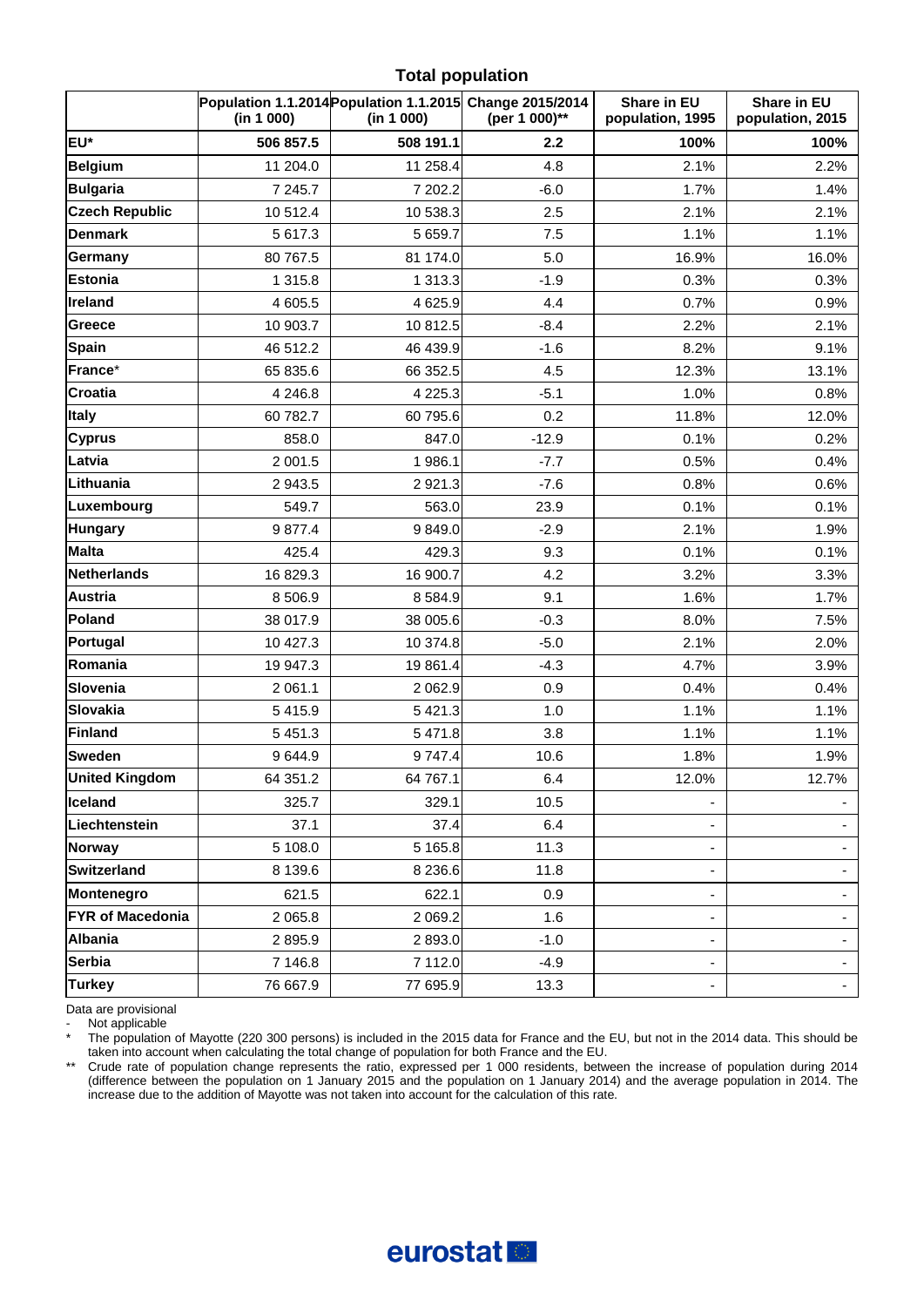# **Highest birth rates in Ireland and France, lowest in Portugal and Italy**

During the year 2014, 5.1 million babies were born in the **EU**, 33 000 more than the previous year. Across Member States, the highest crude birth rates in 2014 were recorded in **Ireland** (14.4 per 1 000 residents), **France** (12.4‰), the **United Kingdom** (12.0‰) and **Sweden** (11.9‰), while the lowest were registered in **Portugal** (7.9‰), **Italy** (8.3‰), **Greece** (8.5‰) and **Germany** (8.6‰). At **EU** level, the crude birth rate was 10.1 per 1 000 residents.

There were 4.9 million deaths registered in the **EU** in 2014, 46 600 less than the previous year. **Bulgaria** (15.1 per 1 000 residents) had in 2014 the highest crude death rate, followed by **Latvia** (14.3‰), **Lithuania** (13.7‰), **Hungary** (12.8‰) **Romania** (12.7‰) and **Croatia** (12.0‰). At the opposite end of the scale, **Cyprus** (6.2‰), **Ireland** (6.4‰) and **Luxembourg** (6.9‰) recorded the lowest. The crude death rate was 9.7 per 1 000 residents in the **EU**.

Consequently, the highest positive natural change of the population (the difference between live births and deaths expressed per 1 000 residents) was registered by far in **Ireland** (+8.1‰). **Cyprus** (+4.7‰), **France** and **Luxembourg** (both +4.0‰) and the **United Kingdom** (+3.2‰) had also notable positive natural change of their population in 2014. Among the eleven EU Member States which registered a negative natural change in 2014, the largest were to be found in **Bulgaria** (-5.7‰), **Romania** (-3.5‰), **Latvia** and **Lithuania** (both -3.4‰) and **Hungary**  (-3.3‰). It should also be noted that though total population increased in 2015 in **Germany** and **Italy**, the natural change was negative in both Member States, meaning that the population growth recorded in 2014 was driven by net migration.



**Live births and deaths in EU Member States, 2014**

(as % of total vital events)